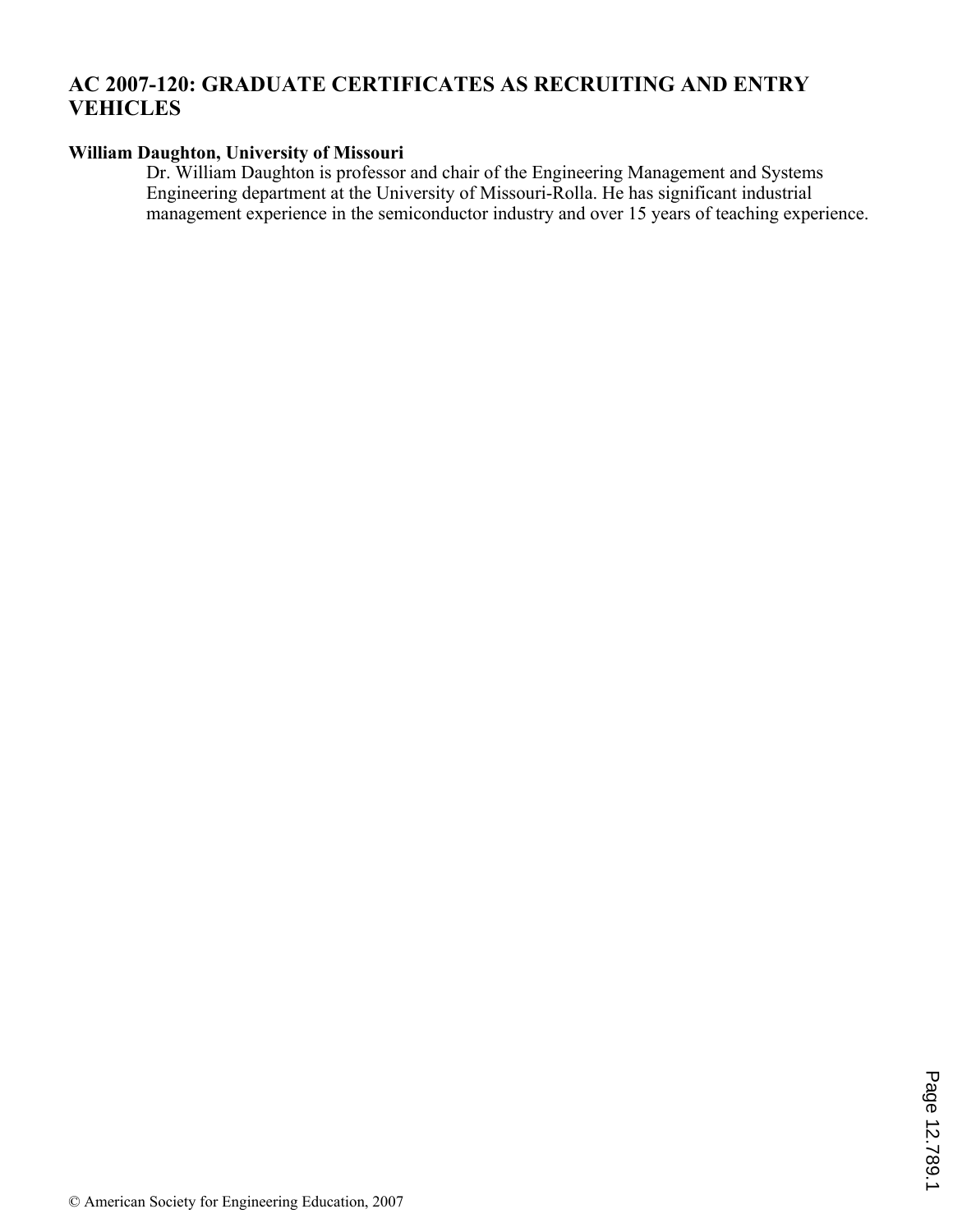# **Graduate Certificates as Recruiting and Entry Vehicles For the MSEM Degree**

#### **Abstract**

The Engineering Management and Systems Engineering department at the University of Missouri – Rolla has introduced a group of 12-hour graduate certificates primarily focused at working engineers and technical professionals. These certificates are of a practical nature and provide these individuals the opportunity to obtain focused continuing graduate education in areas of interest to them while at the same time providing them the option of using the certificate as an entry point for future study for the MSEM degree. The types of certificates offered, the mechanism for entry into the MSEM program, and success of these certificates in serving their stated purpose is discussed.

#### **Introduction**

The Engineering Management and Systems Engineering (EMSE) department at the University of Missouri-Rolla (UMR) is one of the top producers of MS graduates in the United States.<sup>1</sup> A significant number of the MS student population represents working engineers who are taking advantage of the non-thesis distance education option to obtain their degrees. The number of students in this group continues to grow, and in the last academic year, there were 200 students enrolled in graduate study through distance education in the department. In the last few years, enrollment in the MS program in Engineering Management by distance students has been virtually flat while there has been growth in the enrollment in the MS program in Systems Engineering. In the latter case, this growth is due to a relationship between UMR and the Boeing Corporation to provide graduate study in this field. However, even in this situation many students still follow the certificate route. The certificates are made up of four-course bundles of interconnected courses. The obvious reason for growth due to these certificates is a pentup demand for specialized continuing professional education by working engineers, but there are two less obvious, but nonetheless important side benefits of these certificates. Interaction with potential students at education fairs, company visits, and through electronic inquiries has revealed a potential barrier that the certificates remove. Normal admission to the MS degree program requires the submission of recent GRE scores that meet certain score standards in the three areas of the exam. However, many potential applicants have been out of school for 3-5 years or more, and the prospect of preparing for and taking the GRE is daunting. One particular group of students strongly affected by this requirement is the Corp of Engineer Army Captains at Fort Leonard Wood.<sup>2</sup> These individuals, if they meet admission requirements, are able to complete the MSEM degree while they are at the fort for career training. Many of these individuals are now coming to this program straight from war zones in Iraq or Afghanistan, making it very difficult to prepare for and take the GRE. Overall, some potential students have simply said they would not take the exam and planned to look elsewhere for their graduate education. These individuals are often indignant that as successful professional engineers, they would be required to take the GRE. The introduction of graduate certificates has provided a path to bypass the GRE for these working adults while at the same time providing them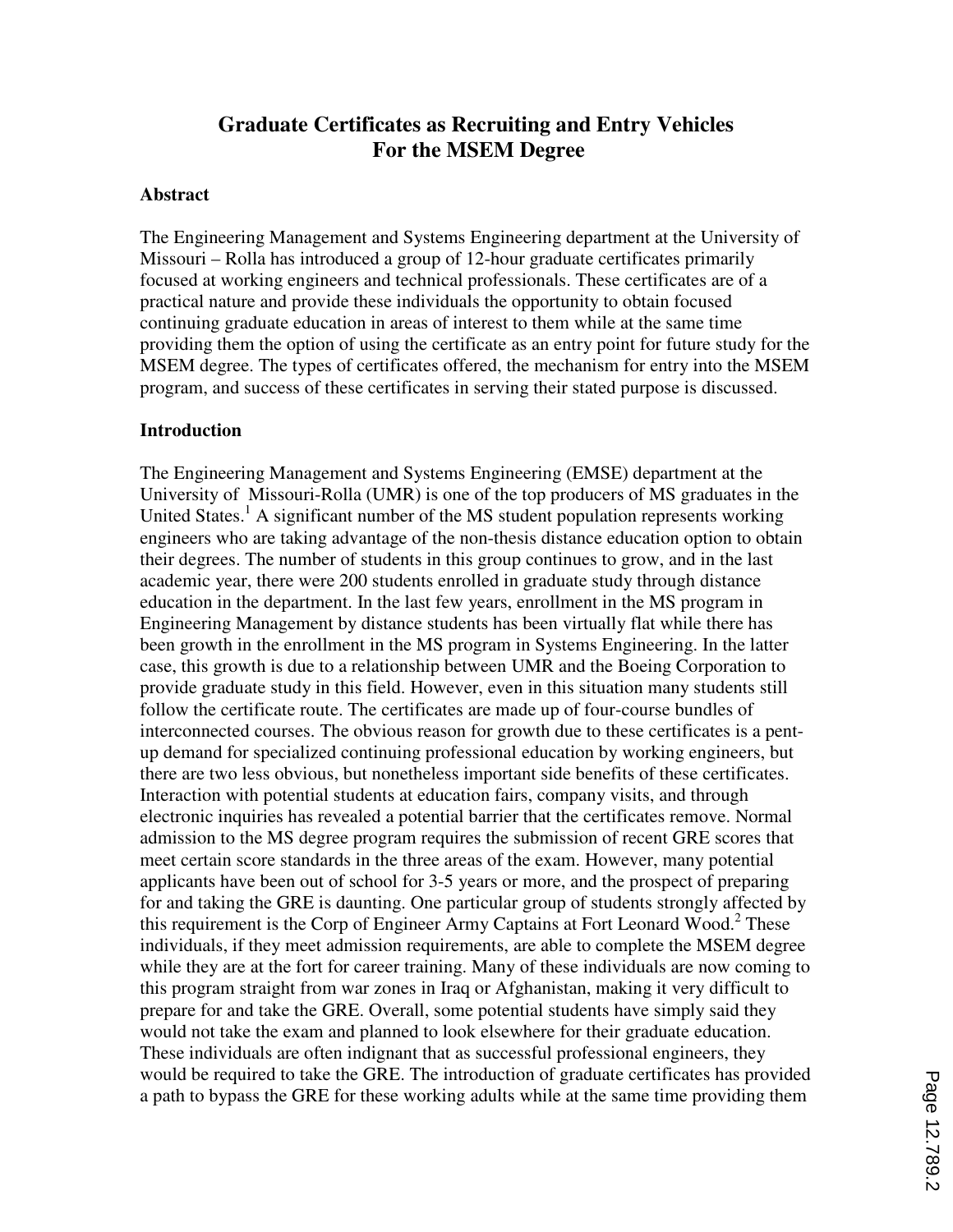with valuable specialized graduate education. The mechanism for entering the MS degree program in this fashion is described below. The second benefit is the ability for working engineers to "try out" graduate study as a non-degree student to see if they can regain old study habits, can compete with full time graduate students, and really have the time to take on a graduate course.

## **Graduate Certificate Structure**

Graduate Certificates in the EMSE department have the general structure of four threecredit hour courses in a focused area of study. The current suite of certificates is shown in Table 1. This certificate format is actually fairly common, but there are a variety of formats found at various universities.<sup>3-9</sup> A number of these programs indicate that completion of a certificate provides a direct path into the MS course of study, and no mention is made of GRE requirements. At UMR, two of the certificates, Systems Engineering and Network Centric systems, are provided for students interested specifically in our Systems Engineering program, four of them are in Engineering Management, and the one in Military Construction Management is strictly for Army Captains in the Fort Leonard Wood program.

| Graduate Certificates in The EMSE Department |                                                    |               |  |
|----------------------------------------------|----------------------------------------------------|---------------|--|
| <b>Graduate Certificate</b>                  | Courses                                            | <b>Status</b> |  |
| <b>Project Management</b>                    | <b>EMGT 308 Economic Decision Analysis</b>         | Implemented   |  |
|                                              | <b>EMGT 361 Project Management</b>                 | Certified by  |  |
|                                              | <b>EMGT 362 Case Studies in Project Management</b> | <b>PMI</b>    |  |
|                                              | <b>EMGT 461 Global Project Management</b>          |               |  |
| Military                                     | <b>EMGT 313 Managerial Decision Making</b>         | Implemented   |  |
| Construction                                 | EMGT 314 Management for Engineers and              |               |  |
| Management                                   | <b>Scientists</b>                                  |               |  |
|                                              | <b>CE345 Construction Methods</b>                  |               |  |
|                                              | CE 442 Construction Administration and             |               |  |
|                                              | Planning or CE 380 Water Resources and             |               |  |
|                                              | <b>Wastewater Engineering</b>                      |               |  |
| <b>Systems Engineering</b>                   | SYSE 368 Systems Engineering Analysis I            | Implemented   |  |
|                                              | SYSE 468 Systems Engineering Analysis II           |               |  |
|                                              | SYSE 469 Systems Architecting                      |               |  |
|                                              | One course from SYSE elective options              |               |  |
| <b>Network Centric</b>                       | SYSE 419 Network Centric Systems Architecting      | Implemented   |  |
| <b>Systems</b>                               | and Engineering                                    |               |  |
|                                              | SYSE 449 Network Centric Systems Reliability       |               |  |
|                                              | and Security                                       |               |  |
|                                              | Two courses from SYSE elective options             |               |  |
| Engineering                                  | <b>EMGT 314 Management for Engineers and</b>       | Approved      |  |
| Management                                   | <b>Scientists</b>                                  |               |  |
|                                              | <b>EMGT 352 Financial Decision Analysis</b>        |               |  |
|                                              | <b>EMGT 361 Project Management</b>                 |               |  |

**Table 1 Graduate Certificates in The EMSE Department**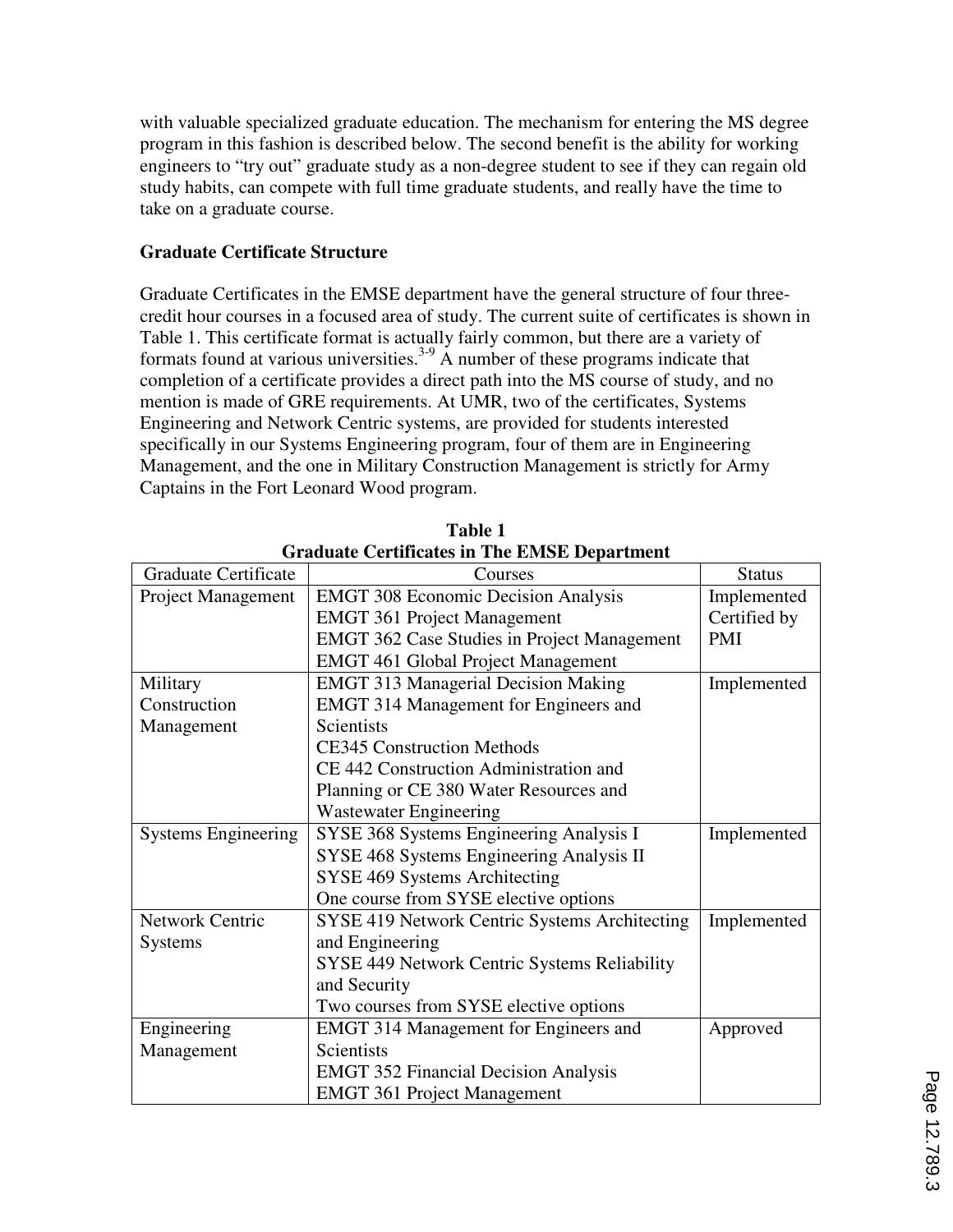|               | <b>EMGT 365 Operations Management Science</b>  |               |
|---------------|------------------------------------------------|---------------|
| Financial     | <b>EMGT</b> 408 Advanced Engineering Economy   | Submitted for |
| Engineering   | <b>EMGT 480 Investment</b>                     | approval      |
|               | <b>EMGT</b> 481 Finanical Engineering          |               |
|               | <b>EMGT 482 Advanced Financial Engineering</b> |               |
| Leadership in | Engineering Management 313 Managerial          | Submitted for |
| Engineering   | Decision Making                                | Approval      |
| Organizations | Psychology 316 Psychology of Leadership        |               |
|               | Psychology 374 Organizational Psychology       |               |
|               | Engineering Management/ 401 Leadership for     |               |
|               | Engineers                                      |               |

Initially, the development of these certificates has been in response to feedback from potential students and industry relative to what engineers need as they develop their careers. Some of these areas are well known such as project management and quality engineering, and it would not be surprising to expect interest in these. Financial Engineering and network centric systems are relatively new, but there is already significant demand for these new certificate options. Of course, a number of working engineers already hold advanced degrees and do not want to obtain a second one. They are more interested in filling gaps in their personal knowledge base, and the certificates readily meet their needs in that regard. However, the certificates do also serve two other important needs for working engineers who do wish to pursue an advanced degree.

### **The Certificate Advantages**

The graduate certificates provide a relatively safe way to try out a graduate program and to avoid the trauma of the GRE. Graduate certificate programs in the EMSE department are governed by the following conditions. $^{10}$ 

- 1. Students must formally apply and be accepted as a certificate student.
- 2. To be admitted a student must:
	- a. Hold a B.S. degree in engineering or a related field
	- b. Have a 3.0 or greater cumulative GPA in all previous study
	- c. Have one year of professional experience after the B.S. degree

Students accepted into a certificate program hold non-degree status but earn graduate credit for the courses completed in the certificate program of choice. One immediate benefit for students from this certificate option is the ability to "try out" graduate study at UMR in a non-degree status. Some potential students do have concerns in there areas:

- Can they regain old study habits?
- Can they compete with full time graduate students?
- Do they really have the time to take a graduate course?

The certificate option seems to be a low impact way to answer these questions. Our experience at UMR is that the vast majority have little trouble with the first two. The third one has proven problematic for a few students.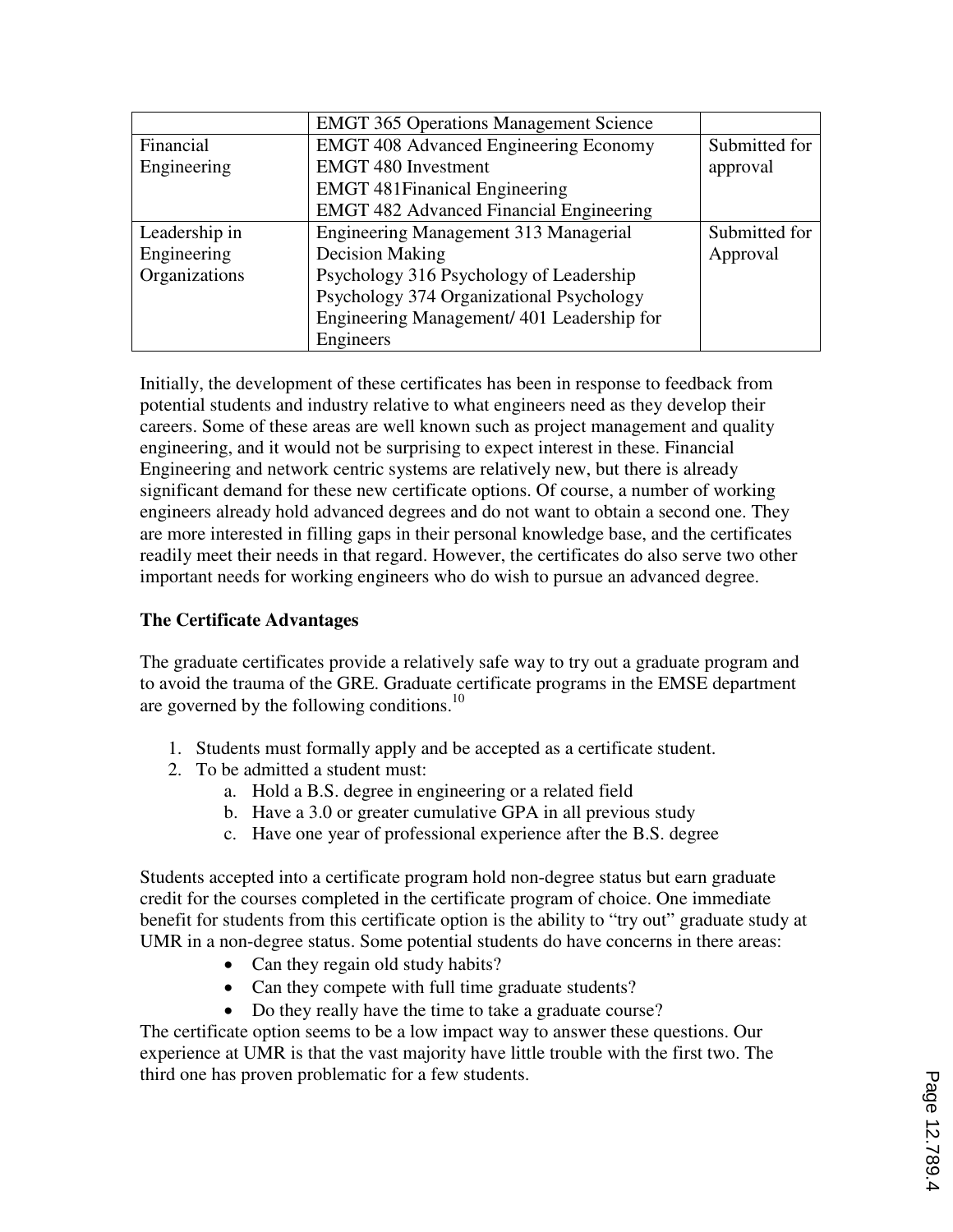Successful completion of a certificate program requires passing each course in it with a grade of B or better. If that requirement is met, then the student is accepted into the MSEM program without having to take the GRE. This acceptance is also predicated on the student having an engineering, applied mathematics, or hard science degree.

Therefore, the working engineer can use the certificate option as a way to determine if graduate study is viable while they can continue working and if so, they can enter the MSEM program without having to take the GRE with the successful completion of one of the graduate certificates offered by the department.

### **Experience to Date**

The first three graduate certificates shown in Table 1 have been in place for a year or more, so there is some data available on how the graduate certificates are fairing relative to the role as entry vehicles to the MSEM degree.

The Military Construction Management certificate is somewhat unique. The four courses in it, while set up as individual three hour courses, are actually part of the Corp of Engineers' Career Course program that the Army Captains go through. The coursework includes instruction by UMR professors as well as qualified Army instructors in a collaborative arrangement. So, all the Army Captains complete these "shared" courses by design. Prior to implementing the condition of using a successful certificate to enter the MSEM program without the GRE, all Army captains in the program had to take the GRE while they were engaged in the four certificate courses. These individuals are taking the four shared courses and completing other Corp of Engineers specialized training over a span of four weeks. This highly intense program leaves little time to prepare for the GRE, and many did not meet the required scores the first time. The EMSE department historically required the exam to be taken a second time, and while a fair number passed the exam on the second try, several did not. At that point, a waiver was usually granted if the student's undergraduate work was good and from a reputable school such as the U.S. Military Academy. Our experience with these groups of Army captains is that virtually all of them made a "B" grade or better in the certificate courses and also complete the MSEM degree with the same results. This experience extends back prior to the introduction of the certificate as an entry vehicle and extends forward to the present. In essence, what the data shows is that the GRE was not a success predictor or differentiator for this group of students, and it was really more of a nuisance and source of aggravation. The MSEM program at Fort Leonard Wood is now more streamlined with the elimination of the exam as an admission requirement.

The expectation for the project management certificate was that it would be a terminal course of study taken by individuals who were really looking for this specialized knowledge and not as a path to the MSEM degree. However, the participants in the project management certificate program are clearly taking full advantage of the side benefits of the certificate as a path to the MSEM degree. Since its inception one year ago 24 people have enrolled in it. Six have graduated and used the certificate to enter the MSEM degree. 18 students are currently enrolled, and all but one of those people intends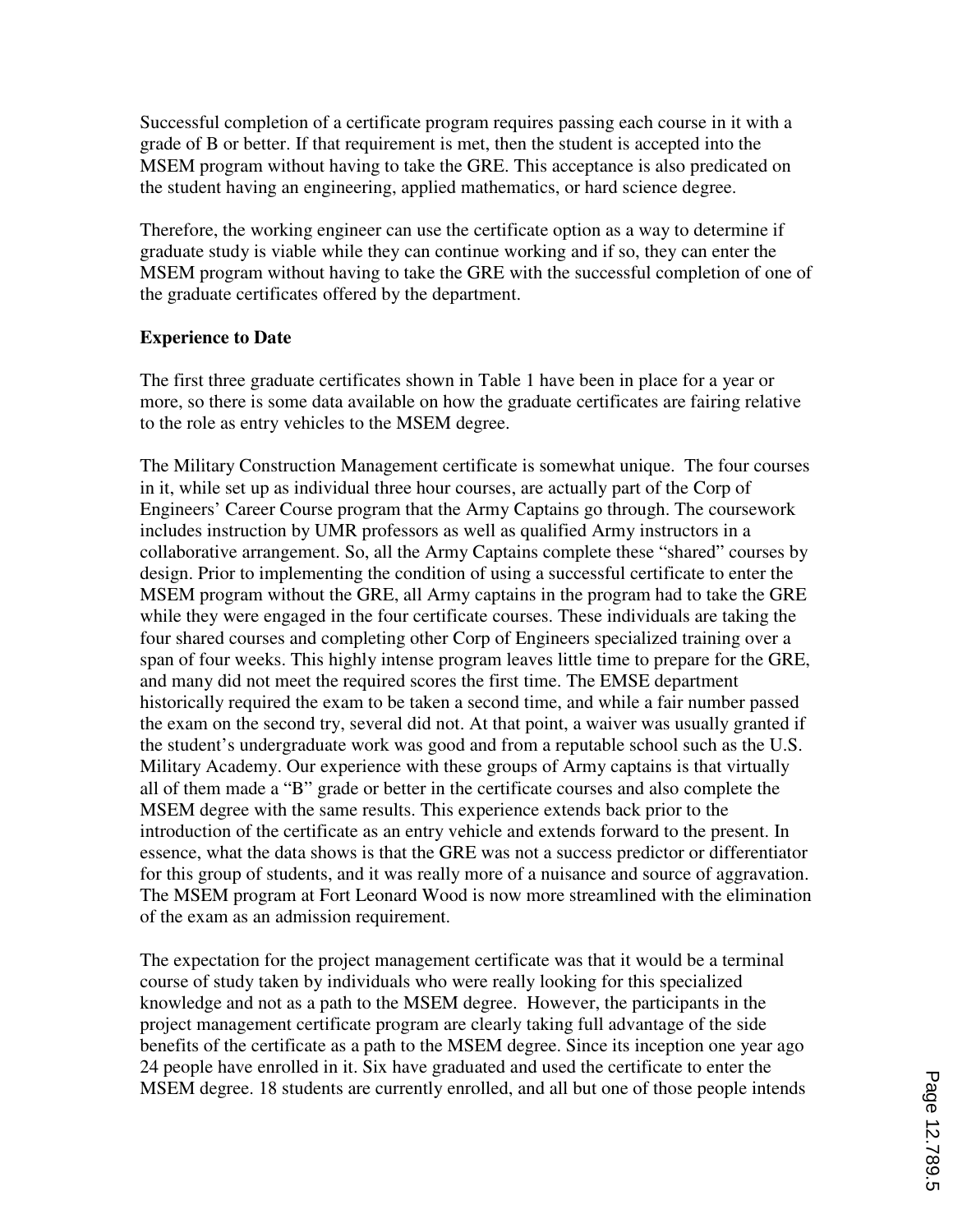to enter the MSEM program after completing the certificate. The one who is not already has the MSEM degree. Feedback has indicated that some students in this group would have preferred a more general engineering management certificate as a gateway to the MSEM degree. This has precipitated the creation of the fifth certificate shown in Table 1 labeled as Engineering Management. It is composed of the four required core courses in the MSEM degree program. We expect that this certificate will be the one of choice for many professional engineers wishing to take this route to admission to the MSEM degree.

The two certificates related to systems engineering shown in table 1 are dramatically different in how students perceive them. In the range of 80-90% of the working engineers who apply for the systems engineering certificate intend to pursue the MS in systems engineering degree. The few that don't plan on pursuing the MS degree either have already taken the GRE in the last five years or already have an MS degree. The network centric certificate seems to be truly one being taken more for the knowledge content. It is very specialized, and as such, it is not perceived as readily as an entrance vehicle for the MS degree in systems engineering. There are a few students who use this certificate as a springboard for Master's degree entry, but not many. The network centric certificate case is expected to be replicated in the two newest certificates about to come on board in financial engineering and leadership for engineers. These are highly specialized, and are more likely to attract individuals interested in the knowledge content, rather than as a vehicle to enter the MSEM degree program The general engineering management certificate comprised of the four required MS core courses would be a more general approach and ground individuals in the fundamental prior to entering the MS degree program.

### **Summary**

The original intent of the graduate certificate programs offered by the EMSE department was to make available to working engineers modules of specialized knowledge. The department believed there was pent up demand for this kind of professional education, and the short-history to date supports that thinking. However, the certificates have also proven to be a way for working engineers a few years out of school to try out graduate study through distance education and to avoid the GRE if they choose to pursue the MS degree. Both of these are valid reasons for pursuing a certificate. Certainly there is some trepidation on the part of busy professional engineers about jumping into a graduate degree program through distance education. That becomes truer the longer these individuals are out of school. As time goes on they are farther and farther removed from their study habits as students, and the responsibilities and time commitments to their profession steadily increase. A number of potential students are actually rather indignant at being asked to take the GRE when they have had a successful engineering career. They do not understand the need for or appreciate the value of taking the exam given their track record of success. In fact, the experience to date with students who have entered through the certificate process without taking the GRE is excellent. No one has failed to finish the MS program successfully due to their inability to master the subject matter. Occasionally, personal or professional events have caused people to leave the program but none for academic reasons.